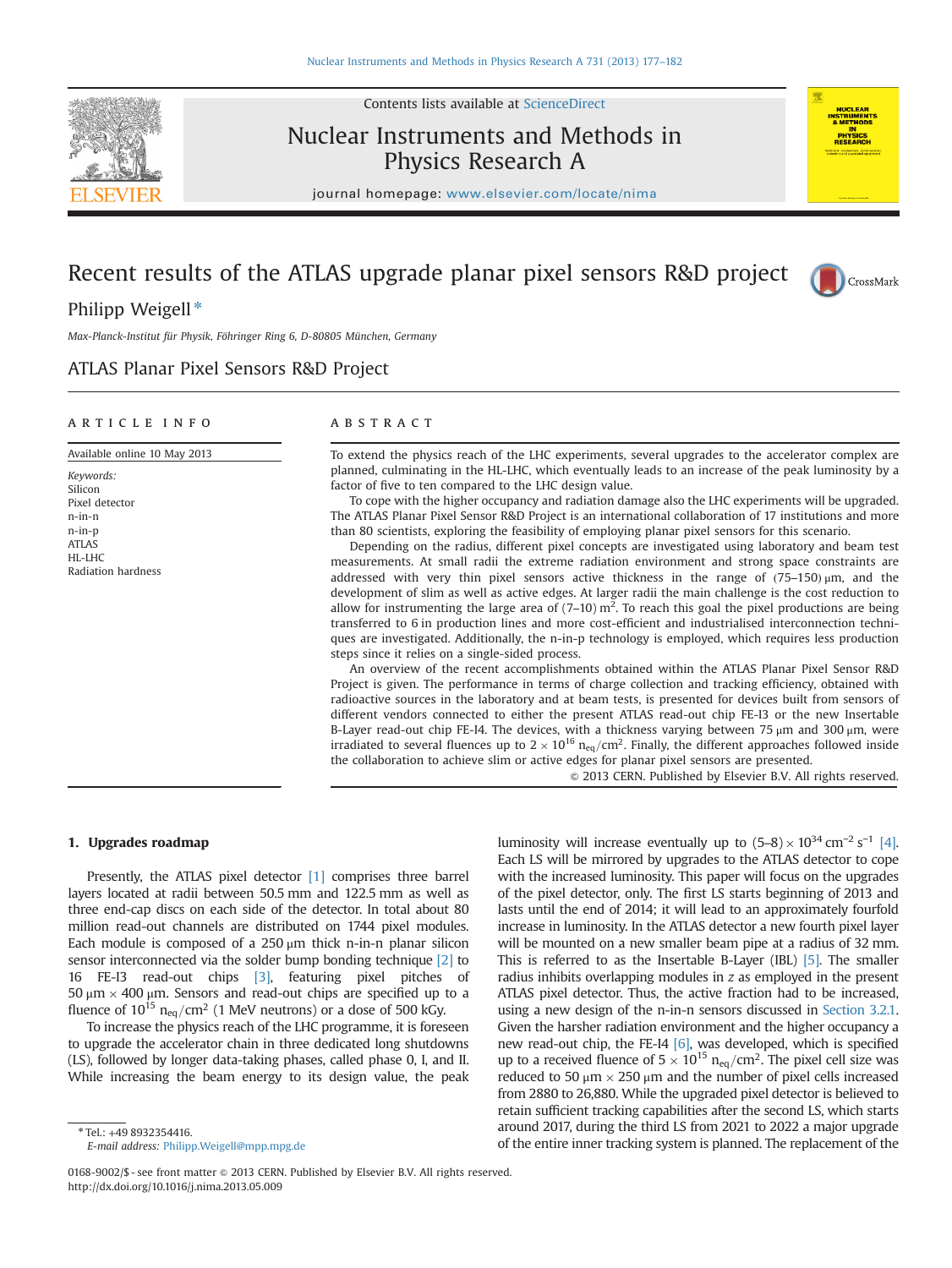

Fig. 1. Baseline layout of the new inner detector for the Phase II upgrade [\[7\].](#page--1-0) Pixel (strip) layers and discs are indicated in red (blue). (For interpretation of the references to color in this figure caption, the reader is referred to the web version of this article.)

tracking detector is required given the foreseen fluences in phase II of up to  $2 \times 10^{16}$  n<sub>eq</sub>/cm<sup>2</sup> in the innermost layer, along with the very high occupancies, calling for higher granularity and a new generation of read-out chips for the inner layers. The current baseline layout planned is depicted in Fig. 1. The barrel consists of four pixel layers, with a minimal radius around 39 mm and a maximal radius around 250 mm. Six pixel discs are foreseen for the forward region, i.e. at a pseudorapidity of about  $1.8 \le |\eta| \le 2.8$ . Depending on performance simulations, it is planned to increase the radius even further, or to add an additional fifth pixel layer.

#### 2. The ATLAS planar pixel sensor R&D project

The scope of the ATLAS Planar Pixel Sensor R&D Project is to evaluate and improve the performance of planar pixel sensors for these detector upgrades as well as to determine their operation conditions in this high luminosity environment. Planar pixel sensors are used widely already in present high energy physics experiments and have very well established manufacturing processes with very high yield and low costs. Still, at the irradiation levels expected in the inner pixel layers at the HL-LHC, they require high bias voltages and pose stronger constraints on the cooling systems, especially when comparing to emerging sensor technologies like 3D sensors [\[8\]](#page--1-0), which still are affected by lower yield and higher production costs, but made significant progress over the last few years and will be used in the ATLAS IBL upgrade [\[9](#page--1-0)–[11](#page--1-0)]. Besides radiation hardness studies, geometry optimization and cost reduction are the key topics, which will also be covered in this paper. To achieve these goals, sensor productions from CiS [\[12\]](#page--1-0), FBK [\[13\],](#page--1-0) HPK [\[14\]](#page--1-0), Micron [\[15\],](#page--1-0) MPI-HLL [\[16\]](#page--1-0), and VTT [\[17\]](#page--1-0) are used. To investigate the properties for realistic scenarios, irradiations with various particle types and energies are used, i.e. reactor neutrons (JSI) [\[19\]](#page--1-0), and protons with 26 MeV (KIT) [\[18\],](#page--1-0) 800 MeV (LANSCE) [\[20\],](#page--1-0) and 24 GeV (CERN PS) [\[21\]](#page--1-0). The samples are then measured in the laboratory using radioactive sources and in beam test at the CERN SPS and DESY, where the EUDET beam telescope [\[22\]](#page--1-0) is employed. The experimental measurements are supported by TCAD simulations.

#### 3. Phase II requirements

Investigations within the ATLAS Planar Pixel Sensor R&D Project are focusing towards the phase II upgrade of the ATLAS inner tracking system. The results presented in the following are grouped according to the radius they are most relevant for.

#### 3.1. Phase II – outer layer

The outer pixel layers drive the total area to unprecedented values of about (7-10)  $m^2$ , thus cost effective modules are mandatory. To achieve this, cost-reduction for the sensors as well as for the interconnection is envisaged. Since the latter one is mostly driven by the number of tiles to be interconnected, it is foreseen to use large area sensors, which are then interconnected to four or even six FE-I4 chips. Three productions are ongoing at the moment which include either four chip sensors or have pairs of two-chip sensors placed close on the wafer, such that they can be diced as a four-chip sensor. The sensors were designed by the KEK group [\[23\]](#page--1-0), the University of Liverpool group, and the MPP/HLL group, and are produced by HPK, Micron, and CiS respectively.

### 3.1.1. Performance of n-in-p pixel detectors

Since the pn-junction is on the pixel implantation side in n-inp sensors, the guard rings can be placed on the front-side as well, and thus patterned processing is only needed on a single side. Consequently, no masks and no alignment for back-side processing are needed, lowering the cost and enabling the use of more foundries for processing. Furthermore, the lack of patterned back-side implantations eases subsequent handling and testing. A possible problem connected to the n-in-p geometry is related to the high voltage present at the edges at the front-side, transferred from the backside through crystal damages along the sensor sides. Since the sensor edge region is facing the read-out chip, which is at ground potential, at a distance of  $O(10 \mu m)$ , destructive electric discharges are possible and were observed [\[24\].](#page--1-0) To prevent this, three different methods were investigated. In the first approach a 3 μm benzocyclobutene (BCB) [\[25,26\]](#page--1-0) passivation layer on the sensor surface was used and no destructive discharge observed up to a bias voltage of 1 kV [\[27\]](#page--1-0). As alternatives two post processing approaches, employing silicon adhesive and Parylene-C have been investigated. Up to 1 kV no destructive discharges were found when using a full silicon adhesive encapsulation of the module. Modules encapsulated with Parylene-C have been tested up to 650 V, and again no destructive discharges were seen. In none of the three approaches a degradation of the high voltage insulation was observed after irradiation.

An extensive radiation programme, using sensors from three different productions, was conducted to investigate the performance of n-in-p pixel modules after high received fluences up to  $10^{16}$  n<sub>eq</sub>/cm<sup>2</sup>. The first production using designs by the MPP/HLL group was processed at CiS on 285  $\mu$ m thick wafers [\[27\]](#page--1-0). The other two productions yielded 150  $\mu$ m thick sensors and were conducted by the KEK group in collaboration with HPK [\[28,29\]](#page--1-0) and by the MPP/HLL group [\[30,32\]](#page--1-0).

In [Fig. 2](#page--1-0) the most probable values (MPVs) of the collected charges are summarised as a function of the applied bias voltage for various received fluences for the modules from the CiS production. The MPV of the collected charge rises with bias voltage and decreases with received fluence. For all modules the collected charge exceeds the threshold of 3.2 ke by a factor of 2 with bias voltages below 1 kV, indicating a good hit efficiency. For comparison measurements using an n-in-n irradiated module [\[35\]](#page--1-0) are shown as well.

With beam test measurements at the CERN SPS employing 120 GeV pions and at DESY using 4 GeV positrons the hit efficiency was determined as a function of the bias voltage and received fluence for several modules from the different productions. For a module from the CiS production, irradiated to a fluence of  $10^{16}$  n<sub>eq</sub>/cm<sup>2</sup>, and operated at a moderate bias voltage of 600 V for a threshold tuned to 2 ke the mean hit efficiency was determined to be still as high as  $(97.2 \pm 0.3)$ %. In [Fig. 3](#page--1-0) the hit